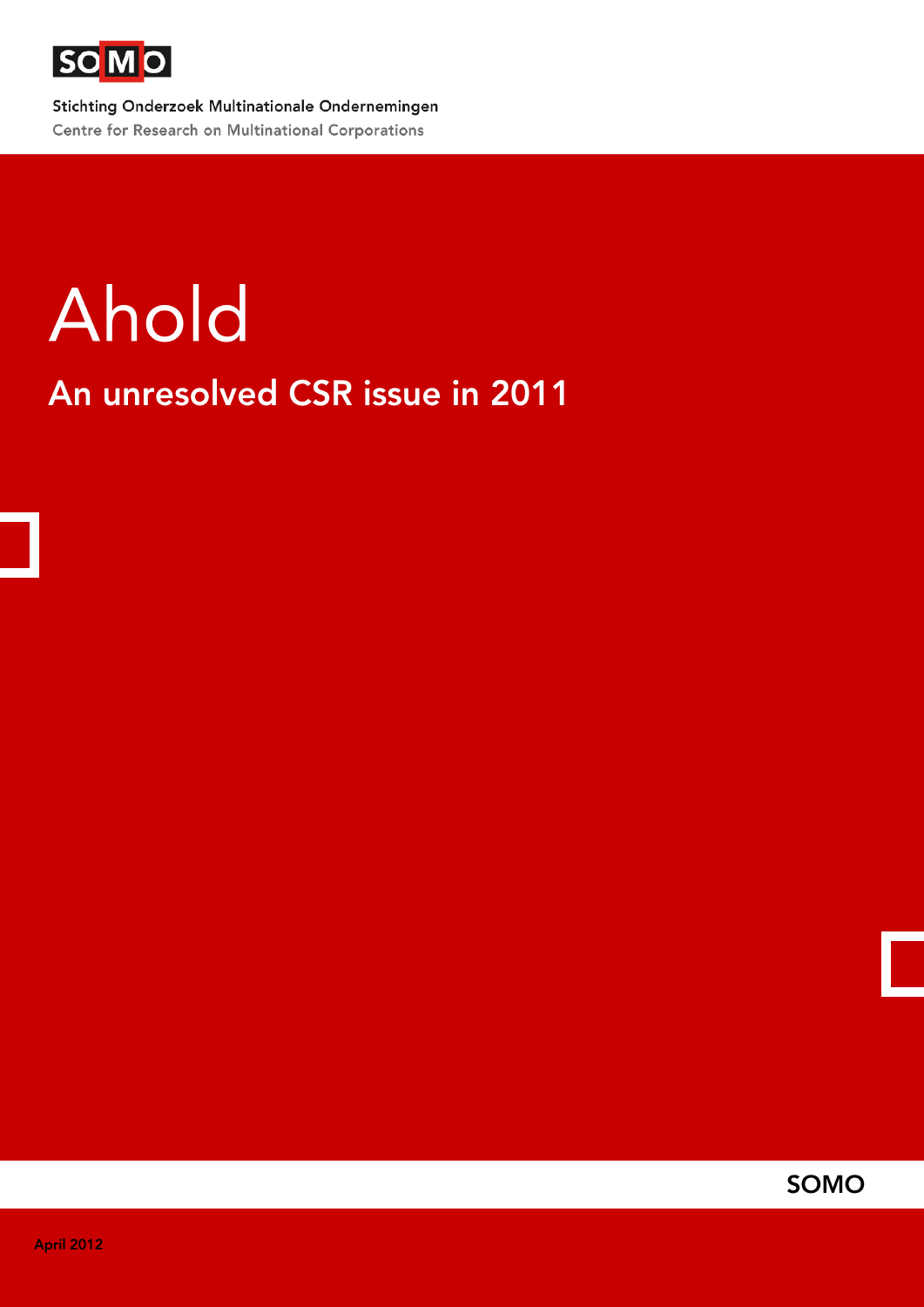

# **Ahold**

# An unresolved CSR issue in 2011

# **SOMO**

Amsterdam, April 2012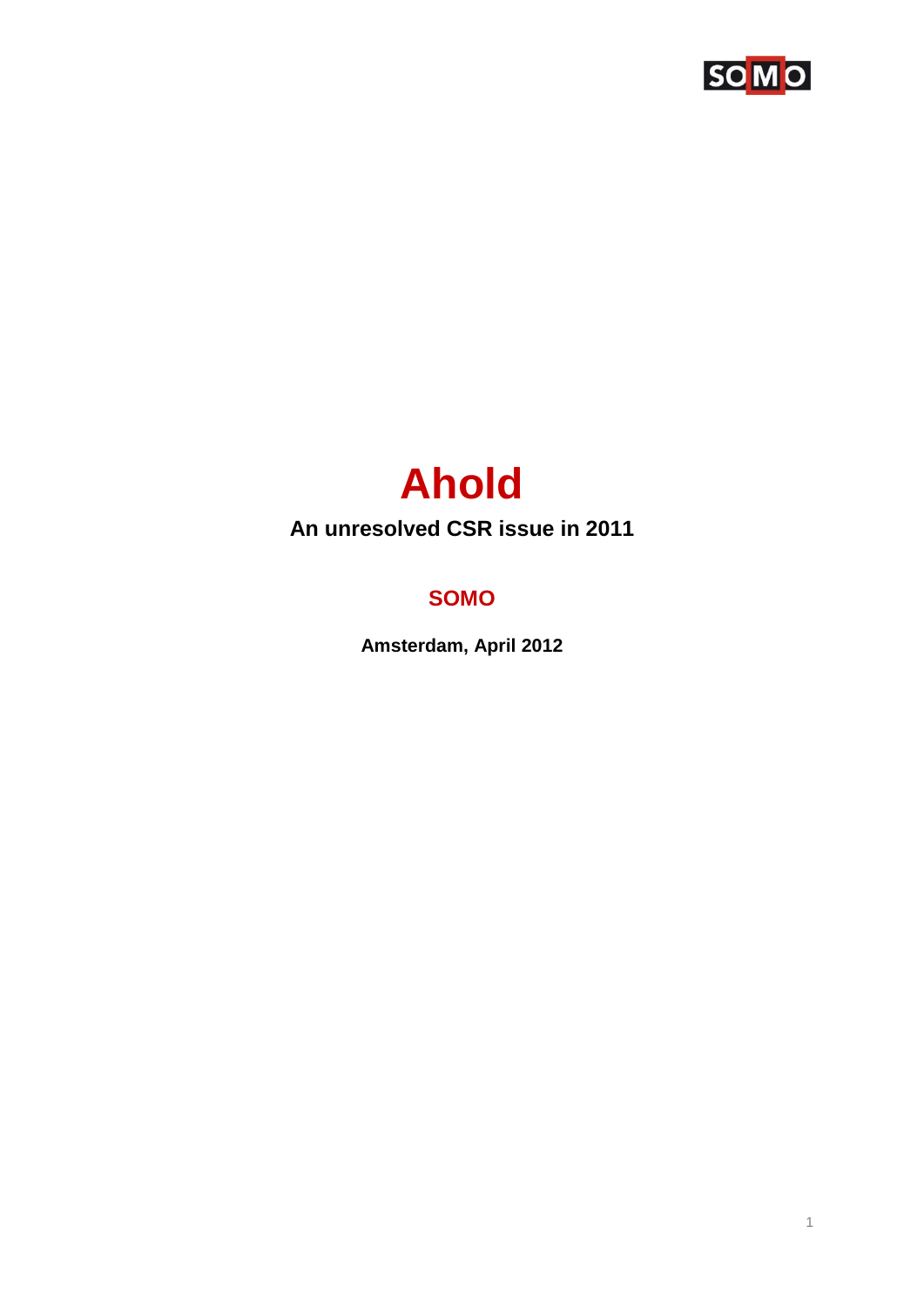# **Colophon**

#### **Ahold An unresolved CSR issue in 2011** April 2012

**Author:** SOMO **Cover Design:** Annelies Vlasblom **Text correction:** Elise Reynolds **ISBN:** 978-90-71284-97-7

#### **Funding**

This publication was made possible with financial assistance from the Dutch Ministry of Foreign Affairs. The content of this publication is the sole responsibility of SOMO and can in no way be taken to reflect the views of the Dutch Ministry of Foreign Affairs.

**Published by**



Stichting Onderzoek Multinationale Ondernemingen Centre for Research on Multinational Corporations

Sarphatistraat 30 1018 GL Amsterdam The Netherlands Phone: + 31 (20) 6391291 E-mail: info@somo.nl Website: [www.somo.nl](http://www.somo.nl/)

This document is licensed under the Creative Commons Attribution-NonCommercial-NoDerivateWorks 2.5 License.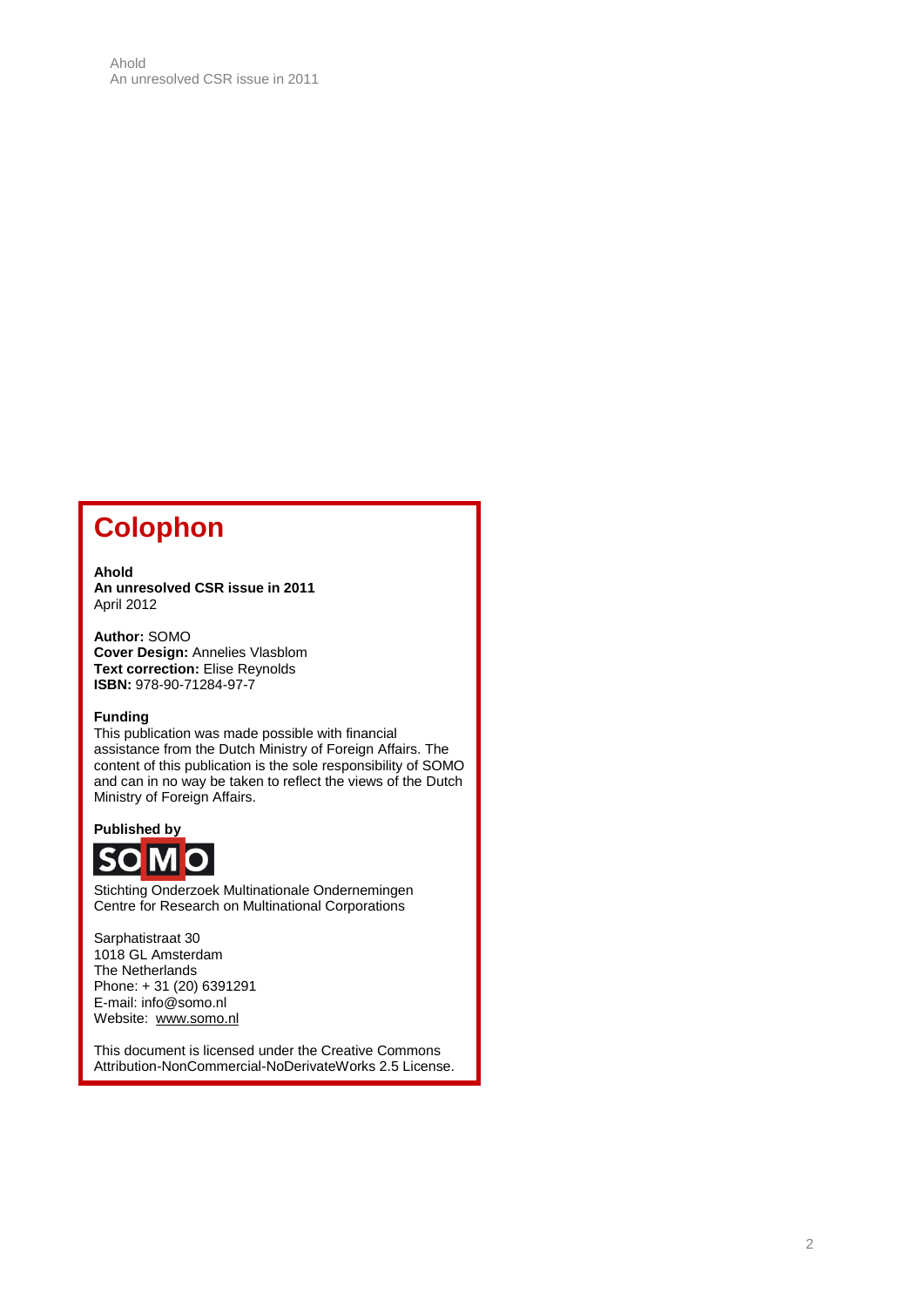

# **Introduction**

This company profile has been written by SOMO (Centre for Research on Multinational Corporations) and provides an analysis of one particular unresolved corporate social responsibility issue that occurred in and was addressed in 2011. In the context of the upcoming annual general meeting (AGM) of shareholders for Ahold, this document aims to provide additional information to shareholders and other stakeholders of Ahold regarding the company's CSR performance. The analysis of this issue can be used to identify areas of the company's corporate responsibility policies and practices that need improvement and to reach a more informed assessment of the company's corporate responsibility performance.

The corporate responsibility issue included in this paper is broadly diagnosed on the basis of issues and principles that are present in global normative standards for responsible business behaviour, such as the OECD Guidelines for Multinational Enterprises. Rather than an exhaustive analysis of Ahold's corporate responsibility policies, operational aspects of corporate responsibility management, implementation systems, reporting and transparency, or total performance on any issue, this document focuses on one particular corporate-responsibility-related topic that we believe merits further attention or reflection. Ahold's positive sustainability achievements in 2011 are not addressed in detail here.

The research methodology for this overview primarily involved desk research methods, relying on information from SOMO's global network of civil society organisations, the company's own website and publications, media reports, and company information databases. All sources are cited in footnotes in the text. As per SOMO's standard research methodology, Ahold was informed about the research in advance and was given two weeks to review a draft report and provide comments and corrections of any factual errors in the draft version prior to publication.

This company profile is part of a joint project of SOMO and the VBDO (*Vereniging van Beleggers voor Duurzame Ontwikkeling* - Dutch Association of Investors for Sustainable Development).

#### **About SOMO**

SOMO is an independent, non-profit research and network organisation working on social, ecological and economic issues related to sustainable development. Since 1973, the organisation investigates multinational corporations and the consequences of their activities for people and the environment around the world. SOMO supports social organisations by providing training, coordinating networks and generating and disseminating knowledge on multinational corporations in a context of international production, trade, financing and regulation.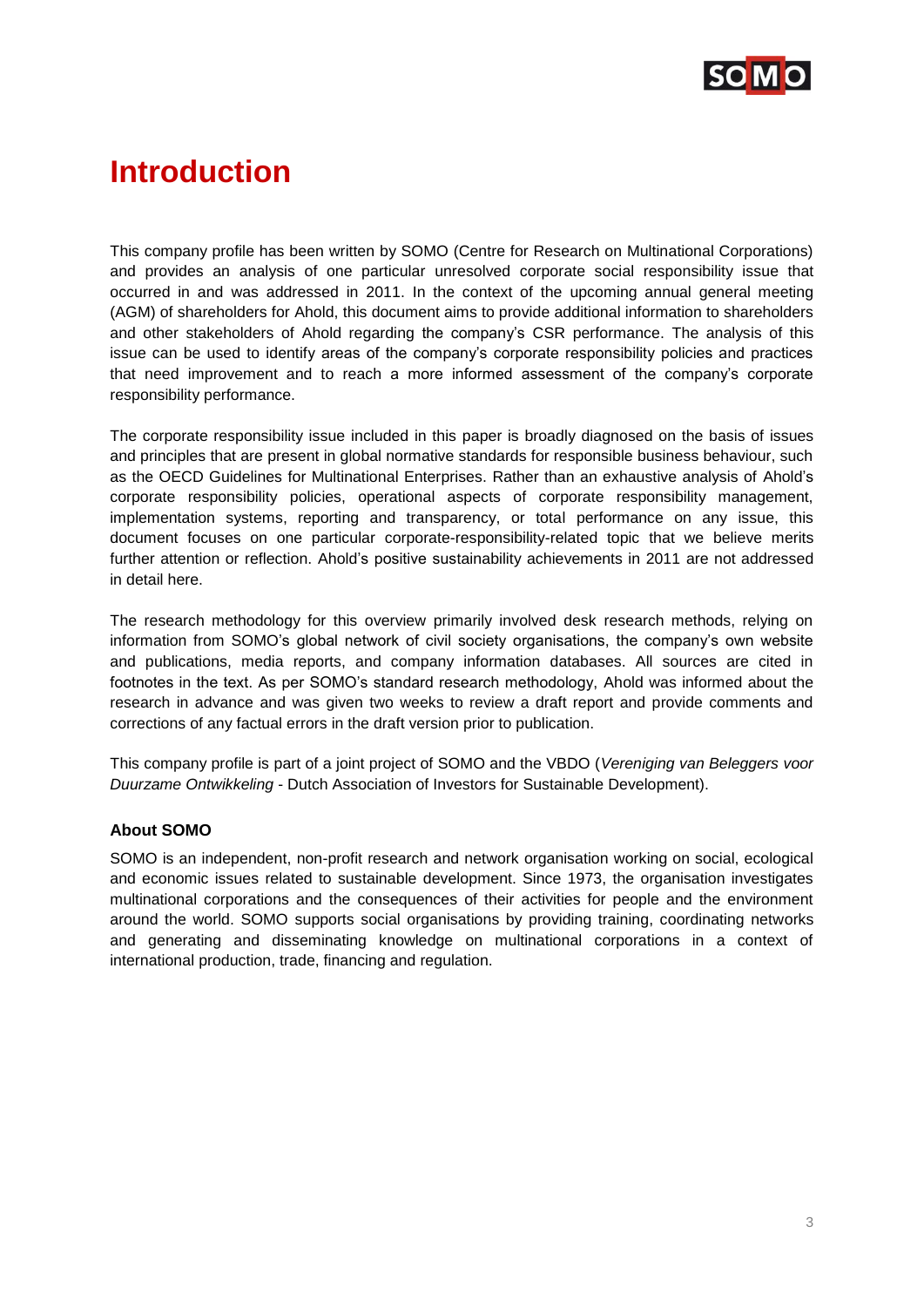# **Anti-Union Practices at Ahold USA**

## **Summary**

International supermarket group Ahold has set itself high ethical standards and declares it will comply with international labour standards, including the Global Reporting Initiative and the United Nations Global Compact initiative.<sup>1</sup> Nevertheless, in Ahold's Giant Carlisle division, a U.S.-based subsidiary of the group, continuous aggressive efforts are being made to discourage workers from joining a union. Also, Ahold management refuses to meet with union leaders wishing to represent Giant Carlisle workers. Although these practices conflict with international standards and Ahold's internal policies, Ahold management fails to address this issue.

## **Context**

By the end of 2011, Ahold operated a total of 3,008 stores<sup>2</sup>, 756 of which are located in the U.S.A.<sup>3</sup> U.S. sales amounted to  $\in$  18,026 million in 2011,<sup>4</sup> which represented 59.6% of all Ahold Group sales.<sup>5</sup> In that same year, 117,000 people were employed at Ahold U.S. $<sup>6</sup>$  Of these employees, 70,000 are</sup> represented by the United Food and Commercial Workers International Union (UFCW)<sup>7</sup>.

Within Ahold U.S.A., subsidiary Giant Carlisle supermarket chain operates 181 grocery stores<sup>8</sup> in various states under the names Giant Food Stores and Martin's Food Markets.

## **Controversy: 2010**

In 2011, SOMO reported about anti-union activities taking place at Martin's Food Markets and at higher management levels at Giant Carlisle in 2010.<sup>9</sup> The aggressive approach of store managers as well as high-ranking Giant Carlisle executives included intimidation of union workers and sending antiunion letters to employees.

The following issues were described in the 2011 SOMO report:

**D** Martin's store managers held orientation meetings with their employees. At those meetings, managers devoted a significant amount of time to articulate that the supermarket desired to remain 'union free' and that joining a trade union would not be in the employees' interest. In April 2011 an Ahold spokesperson stated that '*It's unfortunate that union activities are disrupting the shopping experience for customers. Martin's is a union-free chain committed to providing* 

 $\overline{a}$ <sup>1</sup> Ahold 2011 Corporate Responsibility Report, p.56<br> $\frac{2}{3}$  Ahold 2011 Appual Report, p.2

 $^2$  Ahold 2011 Annual Report, p.2

<sup>3</sup> Ahold 2011 Annual Report, p.26

<sup>4</sup> Ahold 2011 Annual Report, p.4

<sup>5</sup> Ahold 2011 Annual Report, p.32

<sup>6</sup> Ahold 2011 Annual Report, p.32

<sup>7</sup> Website UFCW, viewed 23 February 2012[. http://aholdatrisk.org/about/](http://aholdatrisk.org/about/)

<sup>8</sup> Ahold 2011 Annual Report, p.35

SOMO report *Ahold. Overview of controversial business practices in 2010.* April 2011[. www.somo.nl/publications](http://www.somo.nl/publications-en/Publication_3650/at_download/fullfile)[en/Publication\\_3650/at\\_download/fullfile](http://www.somo.nl/publications-en/Publication_3650/at_download/fullfile)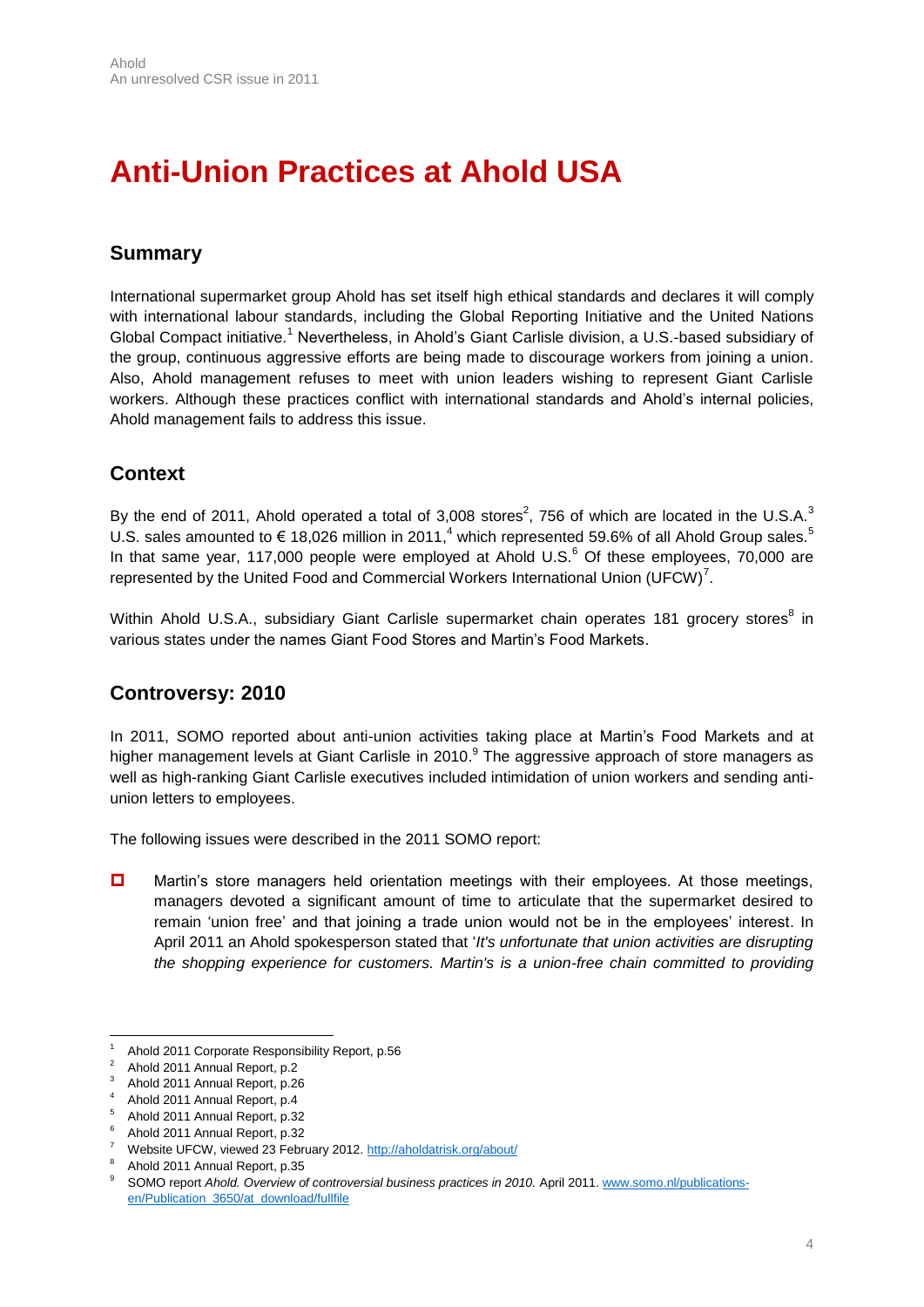

*the best working environment for our associates — one that allows us to communicate directly without the interference of an outside third party*.' 10

- $\Box$  The company's higher management started sending out letters<sup>11</sup> to Martin's employees highlighting the disadvantages of being unionised, stating that unionisation can hurt the employees' job security and that unionisation could lead to losing customers as Martin's would become less competitive. Signatories of these letters were Rick Herring, Division President of Giant-Carlisle and Jim Scanlon, Regional Vice President of Martin's. The letters included the following statements:
	- *Signing a union card is not in your best interest*
	- *Don't sign a Union Authorization Card!*
	- *As a result of good-faith negotiations between a union and a company, union members could end up with less.*
	- *Can the union hurt job security? Yes, it can. If Martin's becomes uncompetitive due to a contract with the union or if the union calls a strike, we could lose our customers to other companies.*
- When Ahold acquired 25 stores in 2010, Ahold decided to bring these new Martin's stores under the Giant-Carlisle division, despite the fact that the distribution centres of Giant-Landover, Ahold's other division in the region, are geographically closer to the company's new stores in Richmond.<sup>12</sup> The UFCW suspects that the reason for this is that Ahold's Giant-Carlisle division does not have a strong unionised employee base; hence the company can prevent (further) unionisation or the facilitation thereof at the Martin's stores.<sup>13</sup>

#### **Controversy: 2011**

Since publication of the 2011 report, the situation has not improved.

#### *Anti-Union Letters to Employees*

Like in 2010, Giant/Martin's continues to distribute anti-union letters and leaflets to its employees.<sup>14</sup>

*Anti-Union Statements in Employees' Handbook* The Giant Carlisle handbook for employees, which all new employees are asked to sign, clearly states in some paragraphs that Giant Carlisle wishes to remain 'union-free'. 'Feel free to ask your supervisor or manager for the real facts', the handbook explains. 'If a union representative ever approaches you, don't necessarily assume that what you are told is true.<sup>15</sup>

#### *Ahold's Refusal to Engage in Conversation with Workers' Representatives*

Giant Carlisle workers attended the 2011 Ahold shareholders' meeting to confront the board of directors with the reality of non-unionisation practices in the USA, $16$  and the UFCW has taken further

 $\overline{a}$ <sup>10</sup> Louis Llovio, 'Union trying to organize Martin's workers', *Richmond Times-Dispatch*, 9 February 2011, <http://www2.timesdispatch.com/business/2011/feb/09/TDBIZ01-union-trying-to-organize-martins-workers-ar-829738/> (08/04/2011)

<sup>11</sup> See letter of November 2, 2010 (viewed 27 February 2012) [http://aholdatrisk.files.wordpress.com/2012/02/martins\\_leaflet\\_mtg\\_notice\\_2010-11-02.pdf](http://aholdatrisk.files.wordpress.com/2012/02/martins_leaflet_mtg_notice_2010-11-02.pdf) , or of October 12, 2010 (viewed 27 February 2012[\) http://aholdatrisk.files.wordpress.com/2012/02/martins\\_herring\\_scanlon\\_ltr\\_1\\_2010-10-12.pdf](http://aholdatrisk.files.wordpress.com/2012/02/martins_herring_scanlon_ltr_1_2010-10-12.pdf)

<sup>12</sup> 'Ahold Completes Ukrop's Purchase; Stores to Take Martin's Banner', Supermarket News website, 8 February 2010, [http://supermarketnews.com/news/ahold\\_ukrops\\_0208/](http://supermarketnews.com/news/ahold_ukrops_0208/) (24/02/2011)

<sup>&</sup>lt;sup>13</sup> Here it should be mentioned that the way trade unions can effectively reach out to the stores' employees is through the network of (unionised) distribution centres (DCs). This is why stores which belong to un-unionised DCs have more difficulty with unionisation than stores under unionised DCs.

<sup>14</sup> 2010 and 2011 Anti-union letters can be downloaded from http://aholdatrisk.org/anti-union-activity/ . Viewed 10 May 2012.

<sup>15</sup> Associate Handbook, Giant Food Stores, Martin's Food Stores,Owned and Operated by Ahold. p.16

<sup>&</sup>lt;sup>16</sup> See websit[e http://aholdatrisk.org/ihold-campaign/](http://aholdatrisk.org/ihold-campaign/), viewed 19 March 2012, video 'A Journey Through Amsterdam'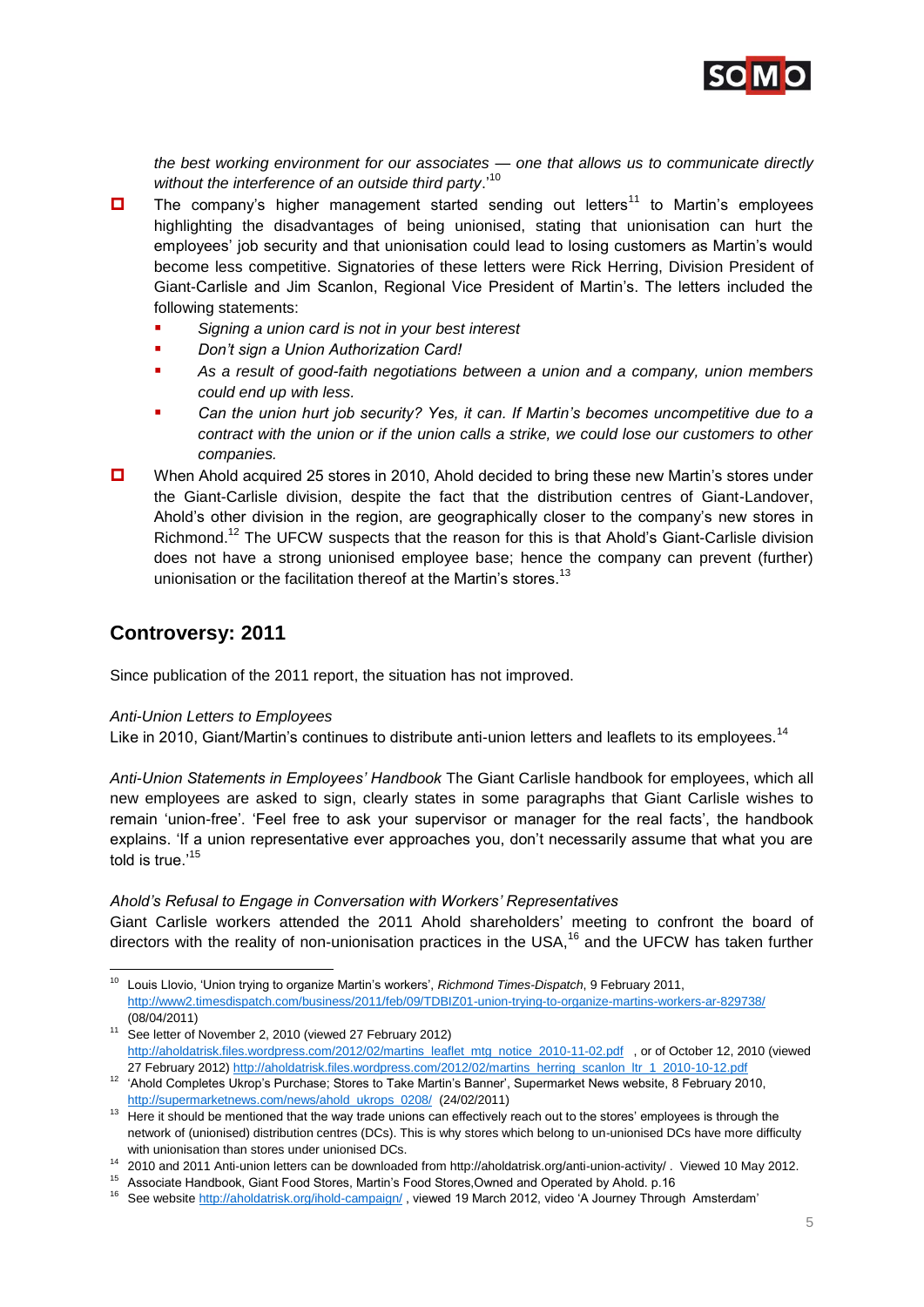action to ensure Ahold's highest management levels are made aware of the persisting problems at Giant Carlisle. However, despite their continued efforts to discuss the issue, the concerns of workers and their union were not addressed adequately by Ahold's Corporate Executive Board and Giant Carlisle's executive leadership. After Ahold worker Shaquana Battle expressed her concerns at the Ahold Annual General Meeting<sup>17</sup> in April, 2011, CEO Dick Boer simply replied by saying "we abide by the law in allowing employees to form a union or an association,", leaving the real concerns of his employees unaddressed. During as well as after the 2011 AGM, the Corporate Executive Board has refused to enter into a meaningful discussion with employees and unionists concerned.

In September 2011, the UFCW published a report entitled *Recent Denials of Labor Rights at Ahold USA*., in which the union describes how Ahold refuses to accept UFCW's request for a meeting with Ahold's Corporate Executive Board. The report describes that the Board does not reply to a letter by UFCW's Executive Vice President, Patrick O'Neill, asking for a meeting with the Corporate Executive Board.<sup>18</sup> Instead, Ahold U.S.A. replies to the letter. Meeting with the Corporate Executive Board or with leadership of Ahold USA is not an option. In line with Ahold's Corporate Executive Board, Ahold USA writes that the Ahold U.S. divisions 'strive[s] to ensure that all of their communications and actions are consistent with the National Labour Relations Act and the state laws that apply'.<sup>19</sup>

The report continues to explain that Giant Carlisle's District Director of Human Resources refuses to discuss the issue with UFCW. When UFCW representatives and Ahold USA employees visit 70 Giant Carlisle stores in August 2011 and politely ask managers to be given a moment to discreetly talk to employees, all store managers deny them access to the workplace. At various locations, management threaten to call the police – a threat which is carried out on one occasion.<sup>20</sup>,<sup>21</sup>

#### *Anti-Union Activities Become Anti-Union Policies*

In its 2011 Corporate Responsibility Report, Ahold attempts to justify the anti-union activities of Giant Carlisle by explaining its practices.<sup>22</sup> By doing so, these become formalised as part of Ahold policy, and the company thereby excepts a lower ethical standard as a concession to its American subsidiary.

#### *Ahold's Defense*

 $\overline{a}$ 

It is in her July 2011 letter<sup>23</sup>, that Gail Goolkasian of Ahold USA formulates Ahold's formal defense against accusations of anti-union activities. She writes: 'To date, no group of employees at the

<sup>&</sup>lt;sup>17</sup> See websit[e http://aholdatrisk.org/ihold-campaign/](http://aholdatrisk.org/ihold-campaign/), viewed 19 March 2012, video 'A Journey Through Amsterdam'

<sup>&</sup>lt;sup>18</sup> Letter of June 8, 2011. Patrick O'Neill, Executive Vice President, Director of Organizing, UFCW, to Lodewijk Hijmans van den Bergh, Executive Vice President and Chief Corporate Governance Counsel, Ahold.

[http://aholdatrisk.files.wordpress.com/2011/06/letter\\_oneill\\_bergh\\_2011-06-08.pdf](http://aholdatrisk.files.wordpress.com/2011/06/letter_oneill_bergh_2011-06-08.pdf), viewed 15 March 2012. <sup>19</sup> Letter of July 8, 2011. Gail Goolkasian, Vice President, Employment, Labor and Benefits Law, Ahold USA, to Patrick O'Neill of UFCW[. http://aholdatrisk.files.wordpress.com/2011/07/ahold\\_usa\\_response\\_oneill\\_2011\\_07\\_08.pdf](http://aholdatrisk.files.wordpress.com/2011/07/ahold_usa_response_oneill_2011_07_08.pdf) , viewed 15 March 2012.

<sup>20</sup> UFCW report, September 2011. *Recent Denials of Labor Rights at Ahold USA. A Report by UFCW Capital Stewardship Program.* [http://aholdatrisk.files.wordpress.com/2011/10/ahold\\_denies\\_us\\_employees\\_sept\\_2011.pdf](http://aholdatrisk.files.wordpress.com/2011/10/ahold_denies_us_employees_sept_2011.pdf)

<sup>&</sup>lt;sup>21</sup> This was confirmed by Giant Carlisle employees Kayla Mock and Waqas Ahmad, in the iholdcampaign video "Waqas and Kayla escorted out of a Martin's store by Police'[. http://aholdatrisk.org/anti-union-activity/](http://aholdatrisk.org/anti-union-activity/), viewed 19 March 2012

<sup>&</sup>lt;sup>22</sup> 'Ahold USA's divisions (Giant Carlisle, Giant Landover, Stop & Shop New England, and Stop & Shop New York Metro) currently have a total of 78,000 employees represented by unions. When taken together, this makes them one of the five largest unionized employee populations in U.S. food retail. Each of the divisions strives to have positive and cooperative relations with the unions that represent its employees. During the past couple of years, there have been union-organizing efforts in the Giant Carlisle division. In compliance with U.S. labor law, Giant Carlisle has provided employees with information about unionization, including its preference to work directly with employees.' From: Ahold Corporate Responsibility Report 2011, p.44

<sup>&</sup>lt;sup>23</sup> Letter of July 8, 2011. Gail Goolkasian, Vice President, Employment, Labor and Benefits Law, Ahold USA, to Patrick O'Neill of UFCW[. http://aholdatrisk.files.wordpress.com/2011/07/ahold\\_usa\\_response\\_oneill\\_2011\\_07\\_08.pdf](http://aholdatrisk.files.wordpress.com/2011/07/ahold_usa_response_oneill_2011_07_08.pdf) , viewed 15 March 2012.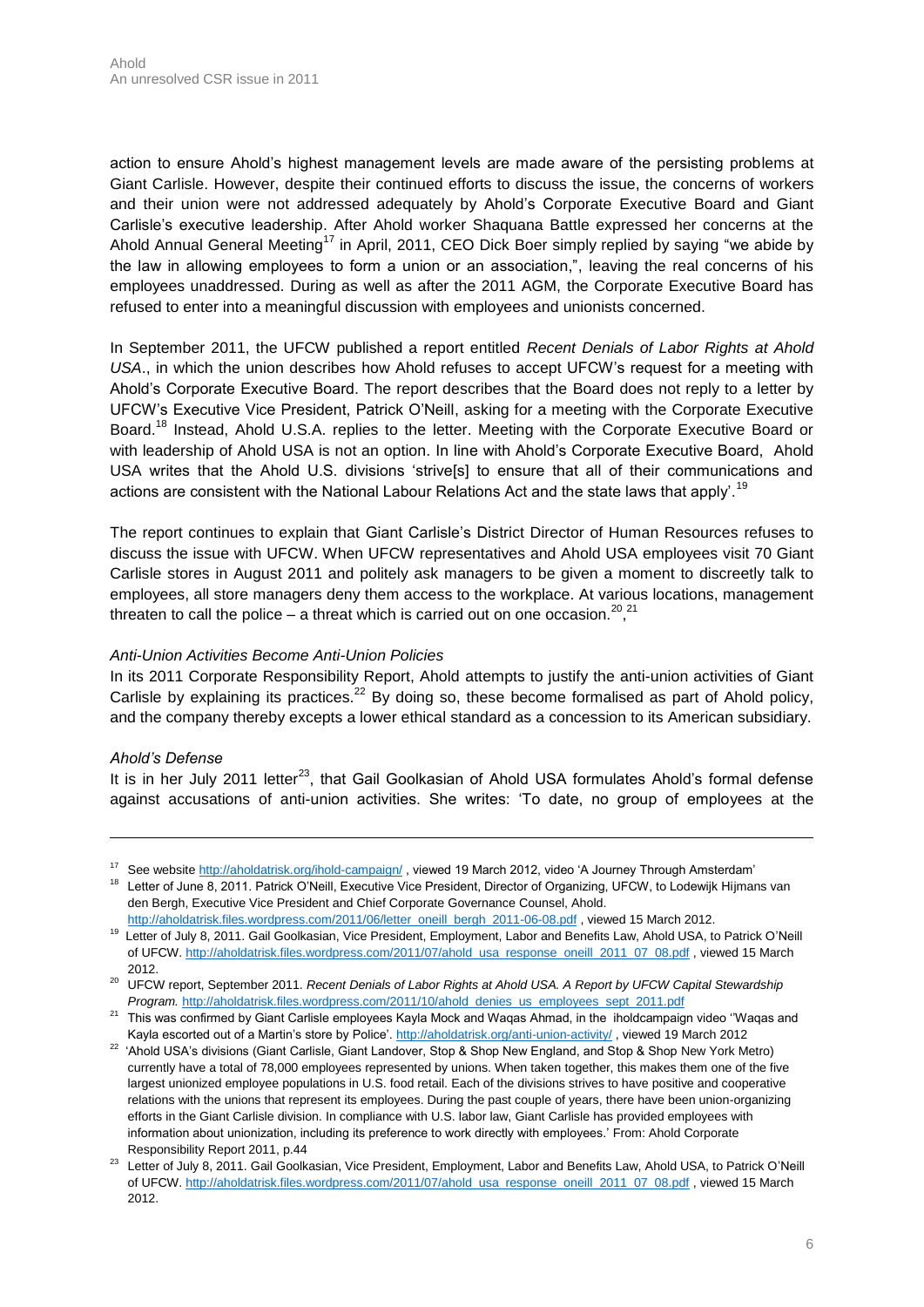

Martin's stores has petitioned the National Labour Relations Board for an election to determine union representation.<sup>24</sup> She thus refers to the official procedure upon which unionisation is realised in the US. Herewith, she implicitly completes Ahold argumentation: Ahold abides by the law, Ahold does respect workers' rights to join or form a union, and if Ahold employees at Martin's Food Stores do not follow the US rules and regulations for unionisation, then Ahold management cannot be held responsible.

This argumentation overlooks two aspects of the discussion: first, that abiding by the US laws is not equal to responsible entrepreneurship as it is described in the international agreements which Ahold claims to adhere to. Second, Ahold ignores the vulnerable position of American employees and the powerful role Martin's Food Stores have in the lives of employees. Ahold thus abuses its position, as friendly yet serious, repeated messages about non-unionisation can intimidate its employees, resulting in employees in refraining from taking unionisation initiatives.

## **Role of Ahold**

 $\overline{a}$ 

Until today, the impasse continues: Ahold Group and Ahold U.S.A. officially claim to respect workers' rights to form or join unions, but in practice, not a single step is made to support these claims. Ahold states it respects workers' rights, but does not leave its employees sufficient space to claim these rights.

Company leaders at every level - from the Corporate Executive Board to store managers - ignore internationally recognised standards and principles.

From the lowest levels (Martin's Food Markets stores), to medium management levels (at Giant Carlisle's division headquarters and Ahold U.S.A.) and up to the highest management levels (Ahold Corporate Executive Board), the requests of workers' representatives are not addressed adequately. At lower levels, workers and their representatives are even intimidated. At all levels, various international standards as well as all official company policies are violated.

### **Normative standards not maintained**

Ahold is not upholding workers' fundamental rights by allowing Martin's Food Stores to use intimidating techniques in order to stay union-free, by preventing unionised employees from other stores to access Giant Carlisle's grounds and by distributing letters encouraging employees not to join trade unions.

Strictly speaking, these practices might fall within U.S. law. Yet even if they do, they certainly do oppose international guidelines, some of which are explicitly signed by Ahold. The workers' rights to freedom of association are laid down in the following international conventions and guidelines:

 The **OECD Guidelines for Multinational Enterprises.** The Netherlands and the United States are both member states of the OECD. The OECD Guidelines clearly state what is expected from companies:

*Enterprises should [..] respect the right of workers employed by the multinational enterprise to have trade unions and representative organisations of their own choosing recognised for the* 

Letter of July 8, 2011. Gail Goolkasian, Vice President, Employment, Labor and Benefits Law, Ahold USA, to Patrick O'Neill of UFCW[. http://aholdatrisk.files.wordpress.com/2011/07/ahold\\_usa\\_response\\_oneill\\_2011\\_07\\_08.pdf](http://aholdatrisk.files.wordpress.com/2011/07/ahold_usa_response_oneill_2011_07_08.pdf) , viewed 15 March 2012.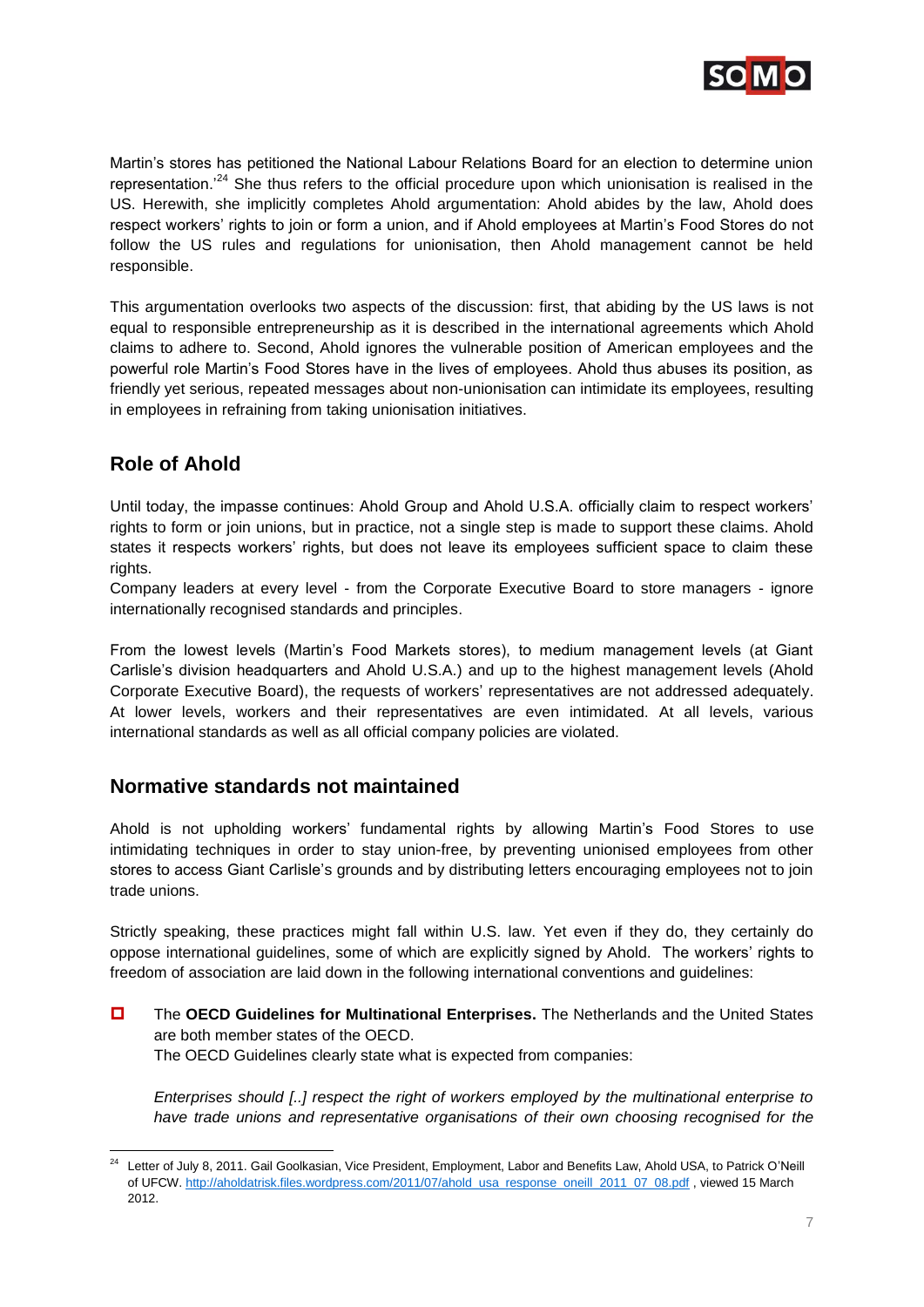*purpose of collective bargaining, and engage in constructive negotiations, either individually or through employers' associations, with such representatives with a view to reaching agreements on terms and conditions of employment.'<sup>1</sup>*

By denying access to stores, Giant Carlisle/Martin's makes it very difficult for representative organisations to actually reach the workers. This does limit the possibilities for employees to join a union. This is not what is meant by 'respecting the right of workers'.

What's more, Ahold is not at all engaging in 'constructive negotiations with representatives'.

*'Enterprises should [..] provide such facilities to workers' representatives as may be necessary to assist in the development of effective collective agreements.'<sup>25</sup>*

Ahold does not allow union representatives in certain stores, let alone that facilities are provided.

*'Enterprises should [..] promote consultation and co-operation between employers and workers and their representatives on matters of mutual concern.'<sup>26</sup>*

*'Enterprises should [..] enable authorised representatives of their employees to negotiate on collective bargaining or labour-management relations issues.'<sup>27</sup>*

Again, Ahold refuses to recognise a major union, which represents 70,000 of its employees, as representatives of its Giant Carlisle employees. Meanwhile, any other union, or a potential new union, are also actively discouraged to operate at Giant Carlisle. Thus, those who wish to represent these Ahold workers cannot do so, and Ahold can deny its obligation to interact with workers' representatives as it can claim that there are none.

- At the **United Nations** level, the UN agency which is specialised in labour, the **International Labour Organisation (ILO),** has explicitly formulated the **ILO Core Conventions.** These conventions establish workers' rights to freely form a trade union, join an already existing one or engage in collective bargaining agreements with their employer.<sup>28</sup>
- Article 23(4) of the **Universal Declaration of Human Rights**, which states that

*'everyone has the right to form and join trade unions for the protection of his interests'*<sup>29</sup> .

- The **United Nations Global Compact**, a strategic policy initiative for businesses, signed by Ahold in 2010.<sup>30</sup> Global Compact states that *'businesses should uphold the freedom of association and the effective recognition of the right to collective bargaining'*. 31
- The guidelines of the **Global Reporting Initiative (GRI)**. Ahold claims to report according to GRI indicators.<sup>32</sup>

 $\overline{a}$ <sup>25</sup> OECD Guidelines for Multinational Enterprises, 2011 edition, Chapter V, 2 a)

 $26$  OECD Guidelines for Multinational Enterprises, 2011 edition, Chapter V, 3

 $27$  OECD Guidelines, chapter IV, 1 a) and 8.

<sup>&</sup>lt;sup>28</sup> ILO conventions C87 and C98.

<sup>&</sup>lt;sup>29</sup> Universal Declaration of Human Rights, article 24. See<http://www.un.org/en/documents/udhr/> .Viewed 25 February 2012.

<sup>30</sup> Website Ahold, viewed 27 February 2012, [https://www.ahold.com/web/Ahold/Ahold-signs-the-United-Nations-Global-](https://www.ahold.com/web/Ahold/Ahold-signs-the-United-Nations-Global-Compact.htm)[Compact.htm](https://www.ahold.com/web/Ahold/Ahold-signs-the-United-Nations-Global-Compact.htm)

<sup>31</sup> UN Global Compact, principle 3[. http://www.unglobalcompact.org/aboutthegc/thetenprinciples/index.html](http://www.unglobalcompact.org/aboutthegc/thetenprinciples/index.html) Viewed 11 April 2012.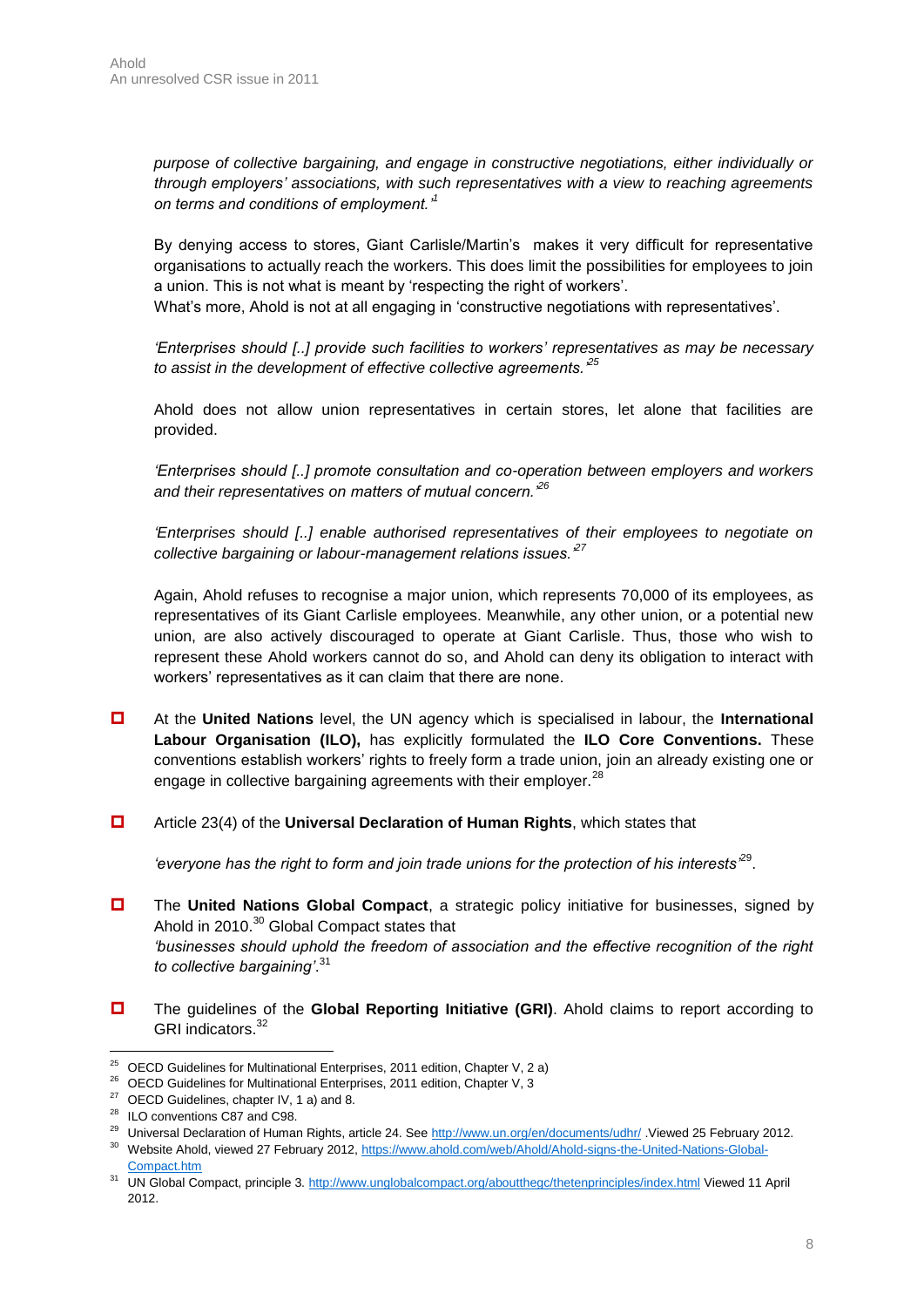

 **Ahold's own Corporate Responsibility Policies**, which 'apply to the Corporate Center, as well as to all our operating companies and various departments within them, in all of our countries of operation' <sup>33</sup> respect and commit to the ILO core conventions. So does **Ahold's Standards of Engagement** document, which explicitly states that even suppliers

*'must observe..[..] the Legal Right to Collective Bargaining. The legal rights of personnel to join and form trade unions of their choice and to bargain collectively shall be respected.'*<sup>34</sup>

As Giant Carlisle and its division Martin's Food Stores is a US subsidiary of a Dutch company, there are some specific issues to bear in mind when talking about the normative standards which are being violated. The US did not ratify the ILO conventions on the freedom of association and collective bargaining, but the Netherlands did. Furthermore, Ahold in the Netherlands does not have anti-union practices; all the employees are free to join a union. By pursuing an inconsistent unionisation policy, Ahold discriminates against the Giant Carlisle employees by not granting them the same unionisation opportunities as their colleagues in the Netherlands and elsewhere in the United States.

### **Ahold Response**

When provided the opportunity comment on this SOMO report, Ahold did confirm that it wants to remain committed to responsible retailing and that it respects the legal rights of employees to bargain collectively, as it is stated in its Code of Conduct. Ahold's Corporate Responsibility Report 2011 even states that its USA divisions strive 'to have positive and cooperative relations with the unions that represent its employees'<sup>35</sup>.

Ahold defends the practices of its subsidiary by claiming that Giant Carlisle/Martin's anti-union communication in the US does not breach international standards. In its response of April 3, 2012, Ahold points out that the UN Global Compact recognises that

*'Employers have the right to freedom of expression provided that its exercise does not infringe a worker's right to make a free decision on whether or not to join a trade union.'<sup>36</sup>*

Additionally, Ahold refers to the ILO's Committee on Freedom of Association, which, referring to a Supreme Court decision, confirmed in a May 2010 decision that

*'an employer is free to communicate to its employees any of his general views about unionism or any of his specific views about a particular union, so long as the communications do not contain "a threat of reprisal or force or promise of benefit"'*. 37 Also, Ahold states:

 $\overline{a}$  $32$  Ahold 2011 Corporate Responsibility Report, p.3

<sup>&</sup>lt;sup>33</sup> Ahold Global CR Policies. Viewed 27 February 2012. [https://www.ahold.com/web/show#!/web/Corporate](https://www.ahold.com/web/show#!/web/Corporate-responsibility/Stakeholders-policies-and-guidelines.htm)[responsibility/Stakeholders-policies-and-guidelines.htm](https://www.ahold.com/web/show#!/web/Corporate-responsibility/Stakeholders-policies-and-guidelines.htm)

<sup>34</sup> Ahold Standards of Engagement. Viewed 27 February 2012[. https://www.ahold.com/web/file?uuid=75aff6c9-aa52-45c7-](https://www.ahold.com/web/file?uuid=75aff6c9-aa52-45c7-864e-35cc7359043d&owner=f6216a8f-4a2d-494f-8168-ae6cd1765756&contentid=288) [864e-35cc7359043d&owner=f6216a8f-4a2d-494f-8168-ae6cd1765756&contentid=288](https://www.ahold.com/web/file?uuid=75aff6c9-aa52-45c7-864e-35cc7359043d&owner=f6216a8f-4a2d-494f-8168-ae6cd1765756&contentid=288)

<sup>35</sup> Ahold 2011 Corporate Responsibility Report, p. 44.

<sup>&</sup>lt;sup>36</sup> UN Global Compact, explanation on Principle 3[. http://www.unglobalcompact.org/aboutthegc/thetenprinciples/principle3.html](http://www.unglobalcompact.org/aboutthegc/thetenprinciples/principle3.html) Viewed 11 April 2012.

<sup>&</sup>lt;sup>37</sup> ILO Governing Body, June 2010. [http://www.ilo.org/wcmsp5/groups/public/---ed\\_norm/---relconf/documents/meetingdocument/wcms\\_142021.pdf paragraph](http://www.ilo.org/wcmsp5/groups/public/---ed_norm/---relconf/documents/meetingdocument/wcms_142021.pdf%20paragraph%20519)  [519.](http://www.ilo.org/wcmsp5/groups/public/---ed_norm/---relconf/documents/meetingdocument/wcms_142021.pdf%20paragraph%20519) Viewed 11 April 2012.